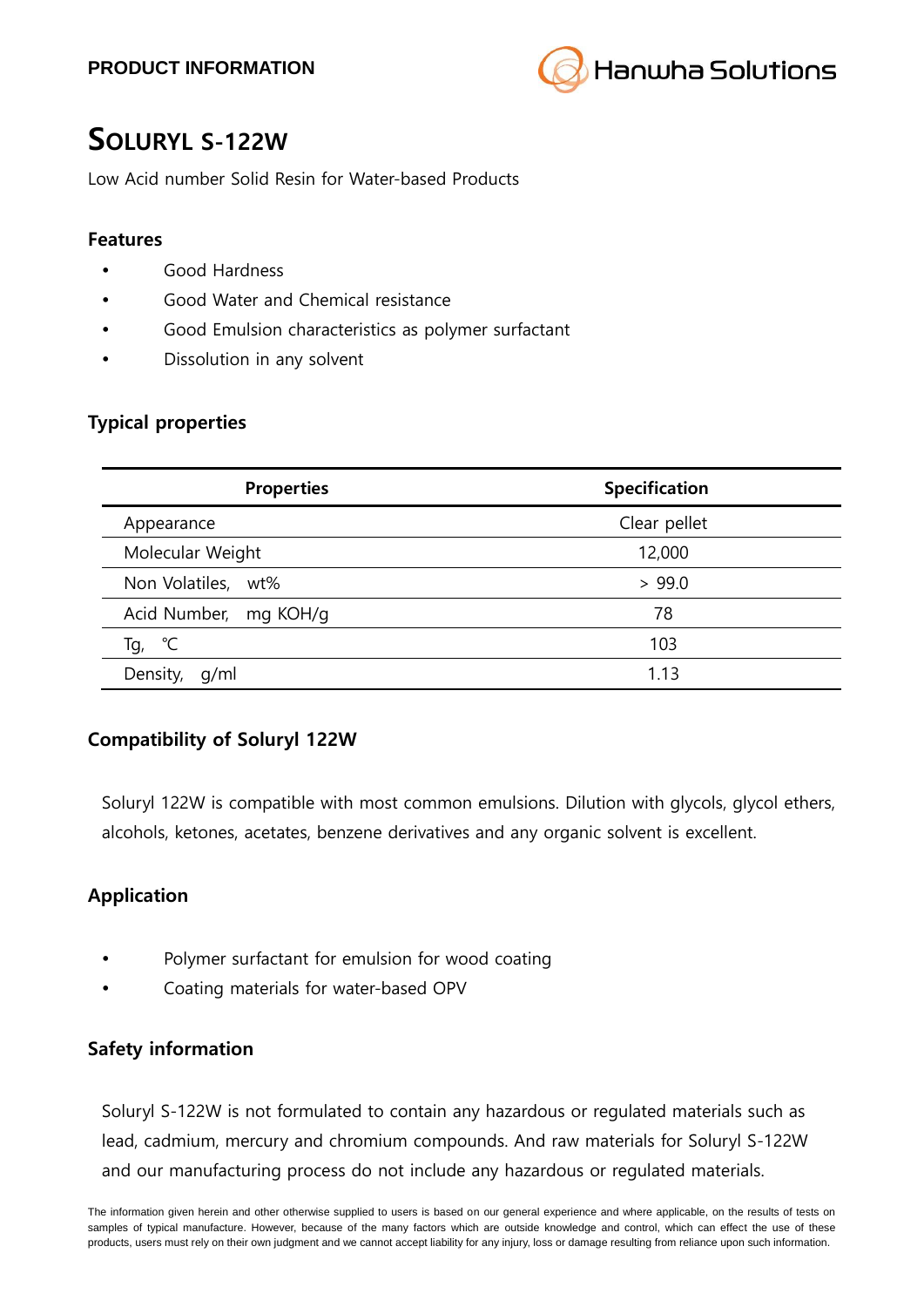#### **PRODUCT INFORMATION**



#### **Solution Preparation and Properties**

The following formulations are offered as starting points of making resin solutions. The resin should be cut under agitation by high-speed mixers. Although Soluryl 122W will be dissolved at room temperature, the solution process can be greatly accelerated by use of warm water up to 80℃.

| Soluryl 122W                      | 30.0 |
|-----------------------------------|------|
| D. Water                          | 67.4 |
| Ammonia Water (28%)               | 2.6  |
| pH                                | 8.0  |
| Viscosity, cps (25°C, Brookfield) | 100  |

### **The viscosity change as Non-volatile contents (Ammonia cut)**



The information given herein and other otherwise supplied to users is based on our general experience and where applicable, on the results of tests on samples of typical manufacture. However, because of the many factors which are outside knowledge and control, which can effect the use of these products, users must rely on their own judgment and we cannot accept liability for any injury, loss or damage resulting from reliance upon such information.